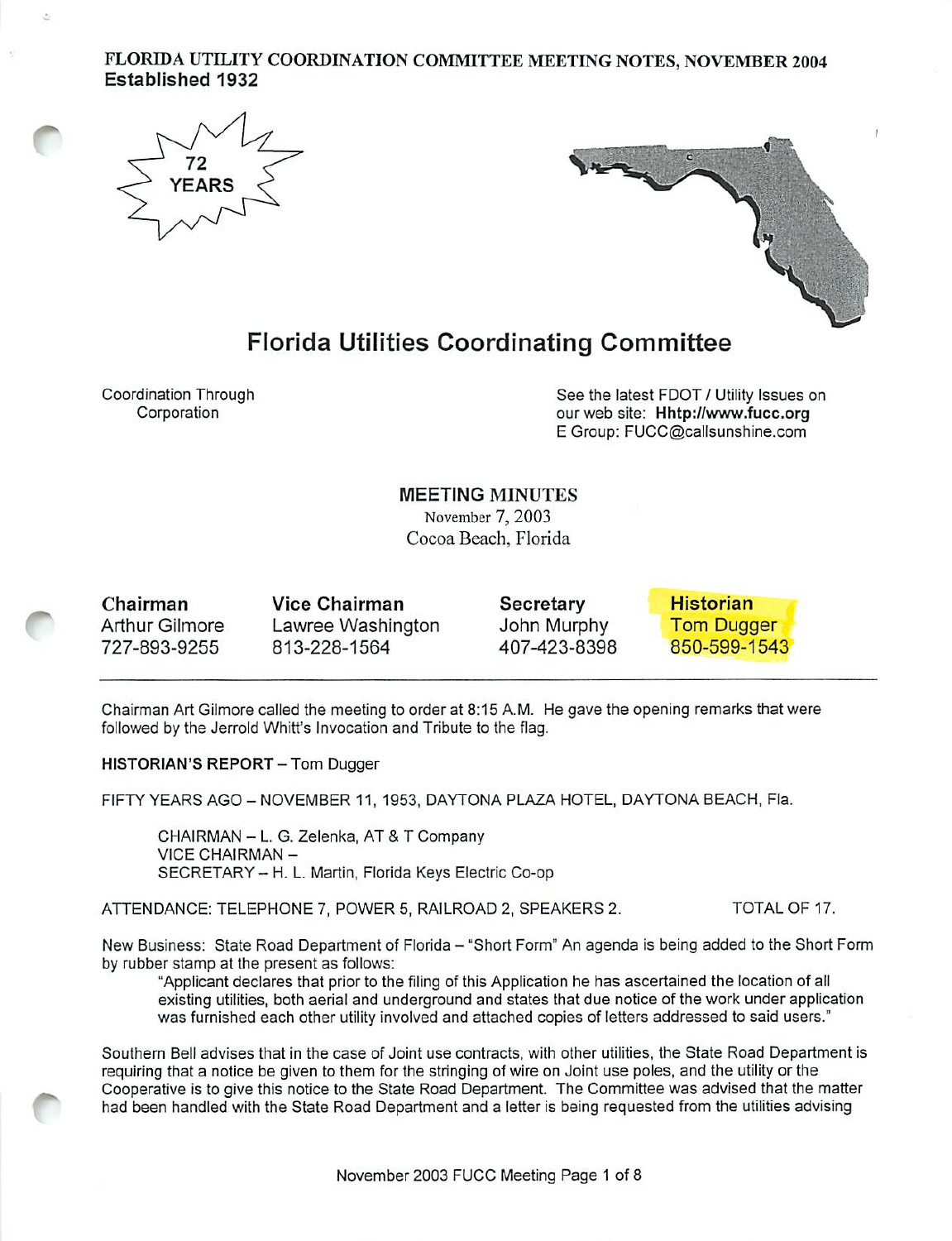the State Road Department that they have Joint Use Agreements: by this method it is hoped that an individual notice of each installation can be eliminated.

It has come to the attention of Southern Bell, that the Mars TV Company, Daytona, has received a franchise from the city to construct a community Antenna Service and it proposed to use the utility and telephone poles for this service. Southem Bell has been approached for a joint agreement of this nature, and the committee was advised that they have not, at this time, entered into an agreement of this kind.

TWENTY-FIVE YEARS AGO: November 3,1978, Hawaiian Village, Tampa, Fl.

ATTENDANCE: TELEPHONE 19, POWER 13, FDOT 8, CITIES 12, GAS 8, PUBLIC SERVICE COMM. 1, ONE CALL CENTER 3, COUNTIES 3, CONSUALT 1.

CHAIRMAN - PAUL MUNDY, GENERAL TELEPHONE COMPANY VICE CHAIRMAN - HORACE IRWIN, FLORIDA POWER CORP. SECRETARY - CHRIS ANDERSON, JACKSONVILLE ELECTRIC AUTHORITY

Members who attended that meeting that are still active in the FUCC are Dennis LaBelle, Rocco DePrimo, Jim Haynie, Walt Childs and Jim Wright. Charles Andrews reassigned to District I.

'Traffic Control" subcommittee reported on Public Hearing on "Manual on Traffic Control and Safe Practices, for Street and Highway Construction, Maintenance and Utility Operation. One positive thing that developed out of the hearing was the request that we devise a manual that would be pertinent to operations.

The Chairman related that there was a meeting in Tallahassee with the Telephone Utilities and the D.O.T. to put together phraseology of the materials to be loaded on the computer for the FDOT's new project. He added, what we could all agree on is the materials that would be used in a joint venture with bidders of the D.O.T. when they would undertake to put in Telephone Utility pipelines or conduits, or whatever the companies so desired, if they wanted to. All the companies agreed on the same terminology on what they are going to put on the computer, and they have loaded if on the computer and copies will be forthcoming.

The Chairman brought up the subject of a research program on Breakaway Poles and he said they would have to have a lot more research before a Breakaway utility pole would be satisfactory to everybody.

Note was made of a meeting held in Tallahassee with the Florida PSC on the problem of discovery of gasoline found in telephone facilities / manholes and the difficulties encountered in dealing with this type of problem.

### SECRETARY'S REPORT - John Murphy

A motion was made and second to wave the reading of the Secretary's Minutes. They were approved as written and posted on the web site. The group was reminded of the E-mail Group for the FUCC. To become a member of the group send an E-Mail to FUCC@callsunshine.com. In the subject line, type the word: subscribe, you will automatically be added to the group and will be receiving all future electronic mail outs. The FUCC web site is up and running at the old address: http:www.fucc.org.

| <b>Ending Balance</b>        | \$13,381.42 |
|------------------------------|-------------|
| <b>Expenses</b>              | \$3,457.96  |
| <b>Registrants</b>           | \$3,995.00  |
| Income form Sponsors         | \$11,000.00 |
| Balance as of August 8, 2003 | \$5,667.04  |
| TREASURER'S REPORT - Jan Ash |             |

There are 54 Registrations for this meeting. Credit Card Receipts are available for those who requested them. Please see the Treasurer.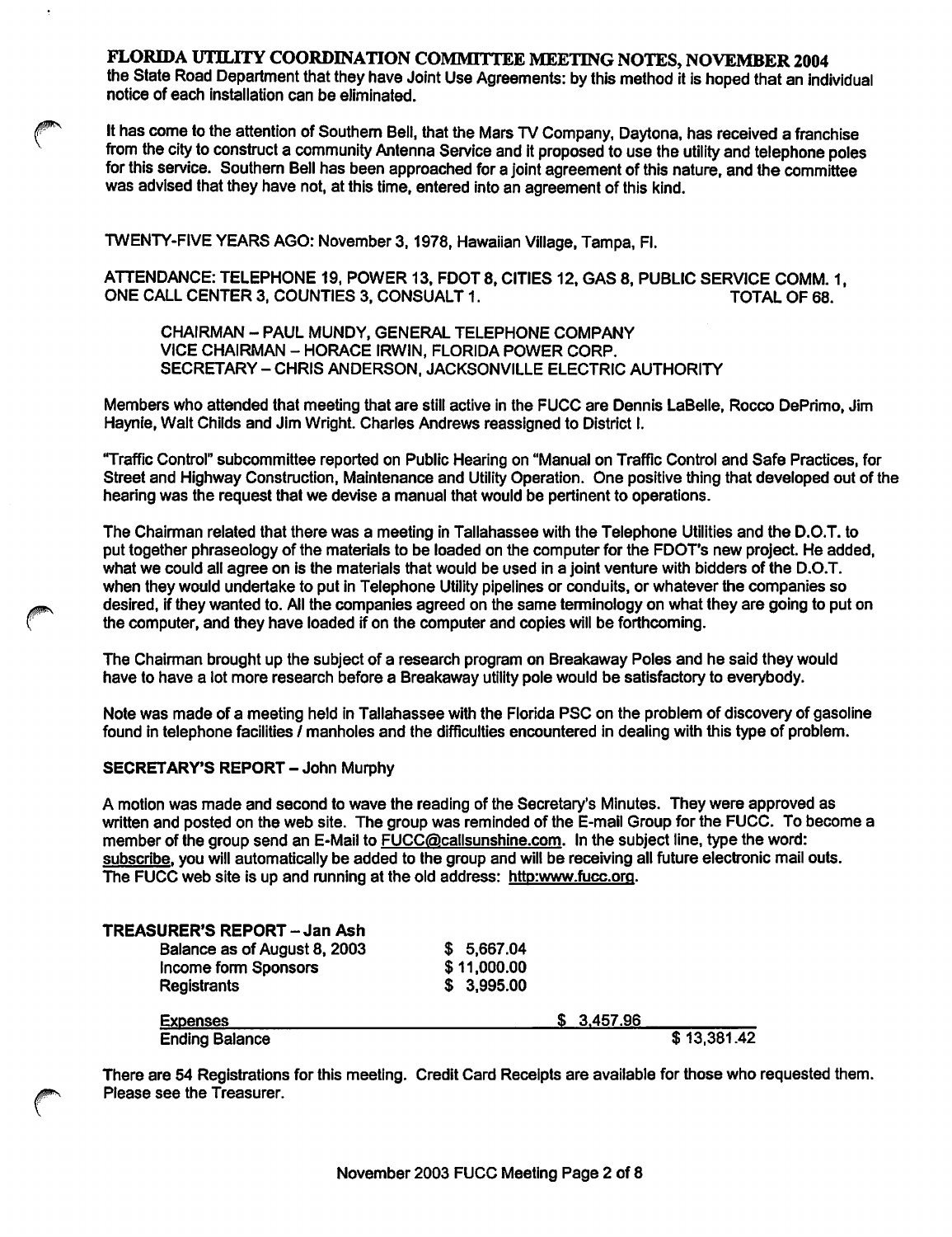### SUNSHINE STATE ONE CALL CENTER - Cheryl Ritter

It was stated that the Positive Response program goes into effect on January 2,2004. This doses the loop and is a valve added service provided. Failure to respond will result in a second notice being sent at a cost to the utility owner of sixty-one cents (\$. 61). There will be an initial grace period where only one cent (\$.01) will be charges to get all utility owners to comply with this change. Members must still respond to a ticket, this system will allow the excavator to check on the stats of the response. Pass Words for the use of the Utility Owner will be available by request through the Once Gail Center.

There will be a Damage Prevention Program presentation made in the Tamps area on December  $4^{\text{th}}$ ,  $5^{\text{th}}$ , &  $6^{\text{th}}$ . There will be lunch provided at one of the sessions. Members of FUCC should receive a notice later this month.

There has been a 30% increase in calls to the Once Call Center. There has also been a recent newspaper article regarding an incident in the Tamps area where a gas main was damaged. Information in the newspaper did not provide the correct information on the activities at SSSOCC. This is being investigated

### FLORIDA DEPARTMENT OF TRANSPORTATION DISTRICT REPORTS

District One -- Jerrold R. Witt, Deputy District Utility Administrator

The Fall meeting was held on September 24, 2003 in Punta Gorda. Approximately 60 were in attendance.

For the Spring Meeting, Districts One and Seven are proposing a Joint Liaison to be held the last week in March. The final location and date is to be determined.

District One still has eight Counties with monthly group meetings. The District Utility Office uses these meetings as a quick and informative means of spreading information and changes to the utility industry. .

District Two - No Report

### District Three - Tom Dugger

A District 3 Utility Conference was held In Panama City Beach, at the Boardwalk Beach Resort & Conference Center on September 12, 2003. There were 80 in attendance.

- The 5-year work plan was updated.<br>• Presentation by FDOT's Assistant D
- Presentation by FDOT's Assistant District Design Engineer on Utility Coordination during Design.
- Presentation by Gulf Power on -- High Voltage Safety
- UAM and Utility User's Guide update
- Sunshine One Call updated and review of the Positive Response to locate tickets.

#### District Four - Rocky DePrimo

Business is a usual at the District 4 Utility Office. District 4 continues to provide the Utility companies Copies of the District's Work Program, electronically. This included monthly updates on all of Its project schedules with in a two-year window. If you desire to be added to the E-mail list, please notify the District Utility Office, Bonnie Swierski at 954-777-4126...

### District Five - Gary Bass, District Utility/Value

District Five's 2004 Utility Liaison Conference is scheduled for February 17, 2004, at the Crown Plaza Universal. Flyers with registration forms are on the FUCC Registration Table at this meeting.

The District has selected a new Utility Coordinator to fill Joe Nero's position. Ginny Dresser from the Traffic Operations unit Is transferring into the Utility Unit. She come with a background in electrical design, was in charge of all District Lighting Agreements and review of Lighting Plans. Please welcome her as you get a chance to work with her.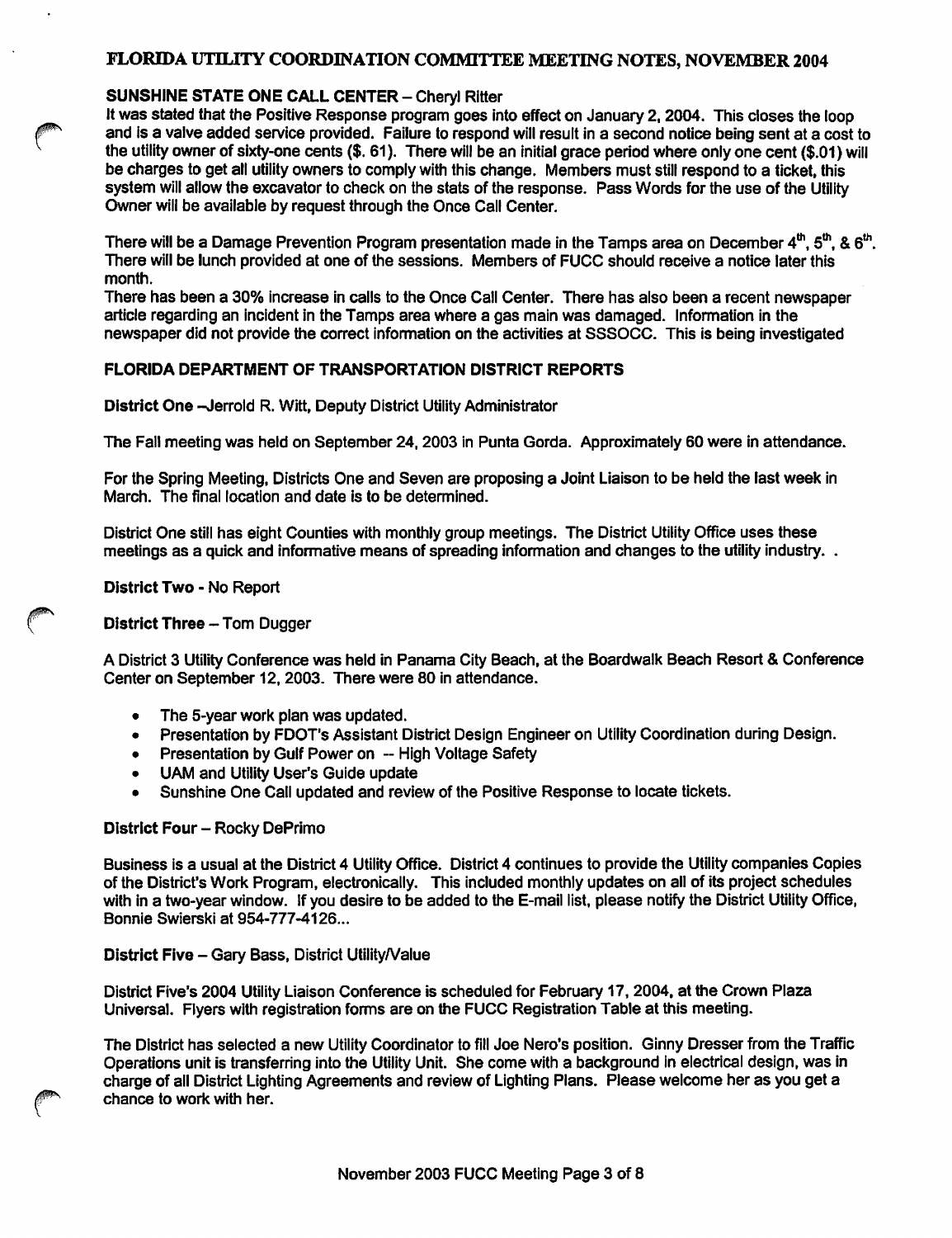#### District Six - No Report

#### District Seven --

There were 89 in attendance at the District Seven Fall Meeting. District 7 is also initiating a Pre-Phase II submission meeting for the review of potential utility conflicts and the correct posting of information provided by outside sources.

### Turnpike Enterprise District -

The Turnpike District is using Design Consultants for the Utility Coordination on it projects. Please be corporative with them in this effort.

### FDOT CENTRAL UTILITY OFFICE - Ken Weldon

- Utility Accommodation Manual (UAM) there has been recent meeting with the Electric Corporative Group and other to discuss additional revisions. As a result, UAM advertising is on hold pending meetings with the interest groups. Data on the FTP site has a limited life. The FTP site allows only 10 days for data to be available on site. The proposed revisions to the UAM must be reloaded and then it is re-dated, but there are no new changes. The UAM is current with the "Draft Date" noted.
- FDOT's Roadway Consistently Inventory Design Speed is to be included with all data posted after January 2,2004. This is reference information.
- R/W Utilization Research Project -The University of South Florida is in the development phase of this project. Ash Engineering is supporting this research project to a final proto-type.
- AS Built Plans have been found to not reliable. There is another research project with a consultant to develop and maintain true as built plans using GIS and actual field information, transferred to the roadway plans.
- Mr. Weldon noted that in his seven years at FUCC, he has stayed out of the utility's business operations. However, the UAM update is not working. Although the history is good, FUCC needs to develop change to improve communication. The FUCC needs to develop a handout of its activities and benefits for all of its members.

FUCC needs to restructure its efforts for formalize its issues to the Department. Make a positive impression to FDOT. Mr. Weldon presented a possible flow chart of how the make recommendations for change could be generated by FUCC. The flow chart describes a formalized process for the Annual Review of the UAM. This could reduce the number of issues to be forwarded by written presentation to FDOT, with a written response retumed to the organization.

There was a motion with a second that Mr. Weldon's proposal be distributed to the membership for Review as an Agenda item for the next meeting. Under discussion, it was noted the proposed Flow Chart is very similar to the plans of the Strategic Planning Committee. There will be some version sent to the membership via E-mail. Comments can be summarized at the next meeting. MOTION - PASSED.

### PROGRAM

Jerroid Whitt and Bill Heatherton made a presentation on the process of Electronic Permitting. This process has been six years in development and testing. FDOT's District 1 is now accepting Utility Permits for Polk County permits, only. This is a testing project with the results to be determined

### INTREST GROUP REPORTS

JOINT USE - Don Anthony Chairman - don.anthony@mybrighthouse.com The committee met in Cocoa Beach, Florida, at the Hilton Cocoa Beach Oceanfront, 1550 North Atlantic Ave., in conjunction with the Fail Meeting of the Florida Utilities Coordinating Committee (F.U.C.C.).

| Attendees (see attached list): | Power - 1 |          |
|--------------------------------|-----------|----------|
|                                | Telecom - | з        |
|                                | Other -   | <u>3</u> |
| Total                          |           |          |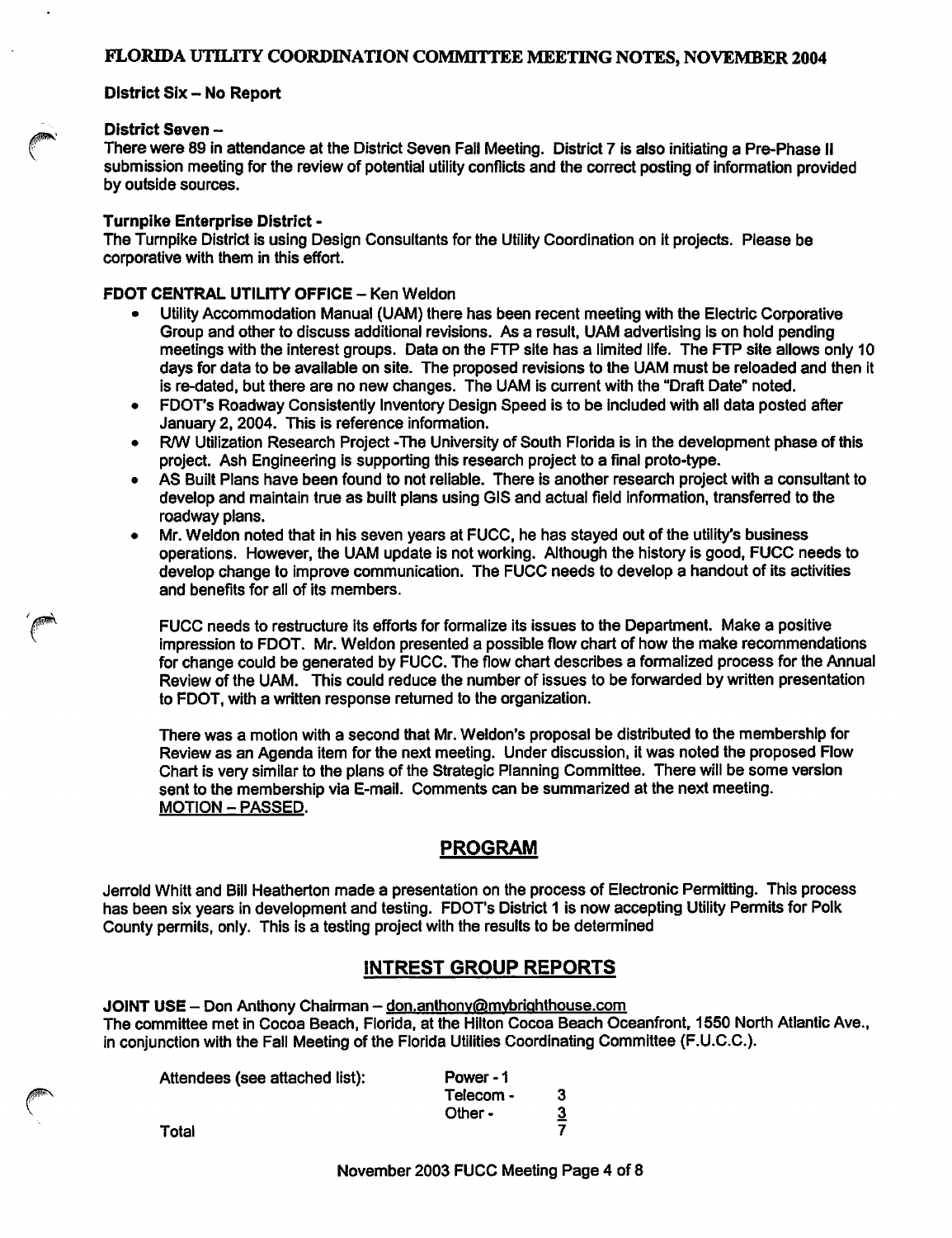The purpose of the Joint Use Sub-Committee (JUS) Is to provide a forum for the various FUGG groups to come together to resolve issues common to joint users of the right of way. The Committee distinguishes itself from the Interest Groups by including ail members of the FUGG.

Business and discussion topics during the meeting included:

- <\* Joint Trenching Agreements and practices.
- \*> Joint Use Agreements and Contracts.
	- o Poie owners reviewing and up-dating.
- \*> Facility identification Marking Standards.
	- o This issue wili continue to be reviewed by the committee.
- ❖ Poie Transfer Notification.
	- o This issue wiil continue to be reviewed by the committee and pursued a future workshop.

The next Joint Use Committee meeting is scheduled for Wednesday, February 11, 2004, in conjunction with the Winter Meeting of the Fiorida Utilities Coordinating Committee in Ocaia, Florida.

POWER - Jeanne Rodgers, Progress Energy Chairperson

The Power Interest Group meeting was held Thursday, November 6,2003 at the Fall FUGG Conference in Cocoa Beach, FL. There were 16 members present as follows:

| Jeannie Rodgers         | <b>Progress Energy Transmission</b> | (407) 942-9215         |
|-------------------------|-------------------------------------|------------------------|
| Art Gilmore             | <b>Progress Energy Distribution</b> | (727) 893-9255         |
| Rosemary Gruenbaum      | <b>Progress Energy Transmission</b> | (407) 942-9471         |
| <b>Edward Mills</b>     | <b>Public Service Commission</b>    | (850) 413-6650         |
| <b>Leonard Chioccia</b> | FP&L                                | (561) 742-2024         |
| David LeBeau            | FP&L                                | (321) 726-4826         |
| Joey Lopez              | FP&L                                | (727) 337-7002         |
| David Kuhlman           | FP&L                                | (305) 552-2995         |
| Ken Weldon              | <b>FDOT-Central Office</b>          | (850) 414-4364         |
| Earl Fair               | <b>Clay Electric</b>                | (352) 473-8000 xt 8577 |
| <b>Rodney Little</b>    | <b>FDOT Turnpike</b>                | (407) 532-3999 xt 3420 |
| Pam Young               | <b>TBE Group</b>                    | (407) 629-7144         |
| <b>Jeff Smith</b>       | <b>UAI</b>                          | (727) 593-1855         |
| <b>Mike Burrock</b>     | <b>UAI</b>                          | (239) 283-2235         |
| Jerrold R. Whitt        | <b>FDOT</b>                         | (863) 519-2534         |
| <b>Neelesh Shah</b>     | FP&L                                | (561) 694-3507         |

#### Items of discussion:

#### Quality of Plans received from agencies:

Jeannie Rodgers brought up the issue of the quality of plans being received from the agencies and consultants. Sometimes the utilities are not on the plans, or the plans are not legible. Another item mentioned was that if utility had requested another set of plans due to these issues, the new set was just as bad as the first ones received. Also the group agreed there was a need to have the intersecting street names on the plans for more clarification. The plans need to have a point of reference or layers turned on to enable the utilities to be able to more readily identify their facilities. Jerrold Whitt, FOOT District One, stated he would like to be notified if plans from his District were received in this manner so they could be corrected.

#### Coordination Issues:

Jeannie Rodgers brought up to the group the importance of making sure if any last minute changes have been made to the plans to be sure to have them in writing and signed off on and a copy back to the FDOT District.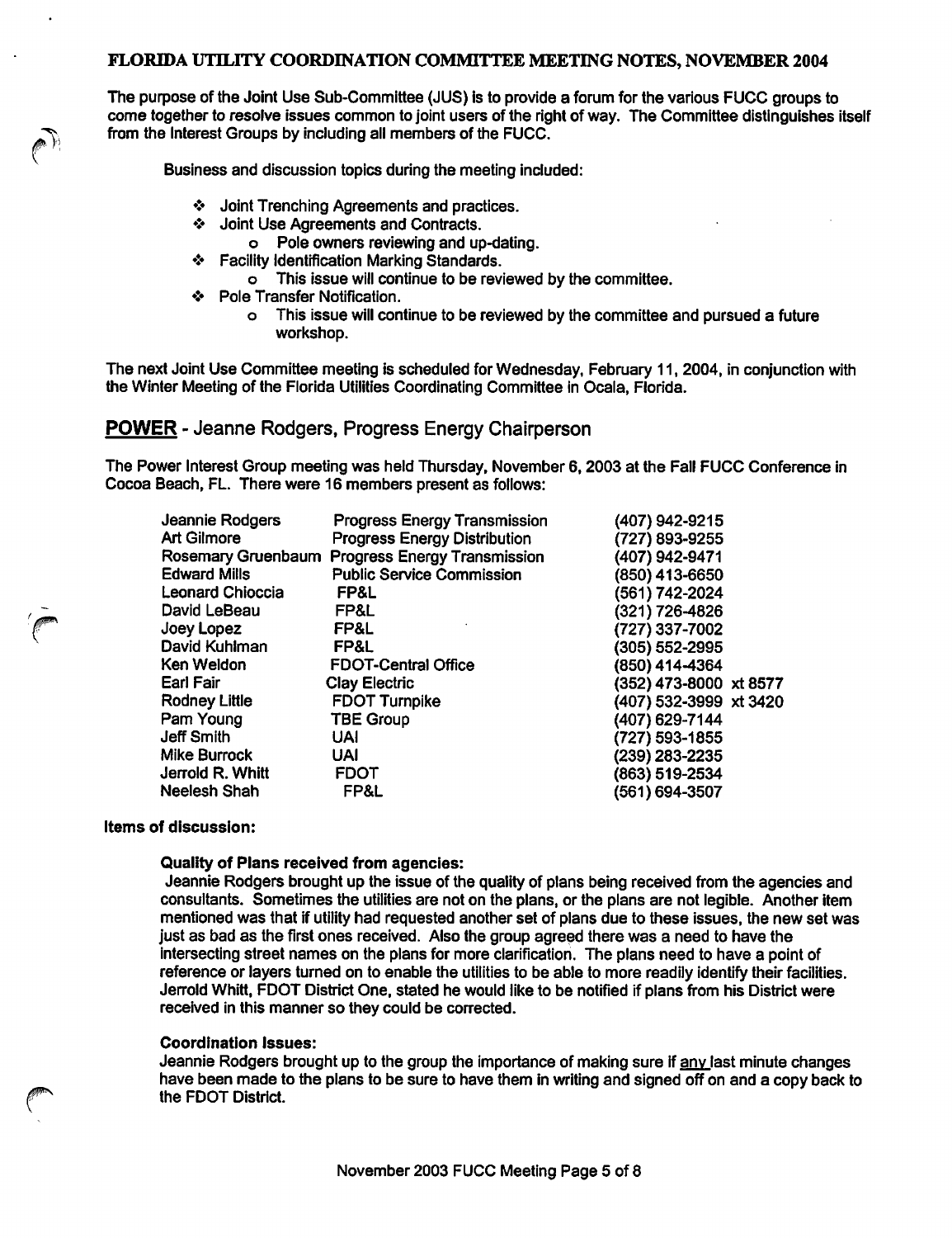### FLORIDA UTILITY COORDINATION COMMITTEE MEETING NOTES, NOVEMBER 2004 Clearance issues regarding Mast Arm installation

It was brought to the group's attention that District 1 and District 3 are including notes on their plans regarding constructability of mast arms that stackable equipment must be utilized. In other Districts where this type of construction is not required, the Pre-Design meeting is the time to discuss this method of construction. If this type of equipment is requested and agreed upon at that time, then it should be put on the special conditions page provided.

Earl Fair of Clay Electric and Ken Weldon of the FOOT Central Office brought up the issue that they would like to see the FUCC request a liaison for the UAM committee. There is a definite need to have a balanced committee (representation) from all the utilities represented in the FUCC and to have a more formalized process for presenting issues to the FDOT.

JPA's still seem to be an issue among the electric utilities. The question was asked whether the FDOT could make the JPA's more palatable for the electric utilities.

TELECOMMUNICATIONS - Vinny Lavalette, TBE Group and Jim Farrell, BellSouth, Co chairs.

There were 22 peoples in attendance at the Telecommunications group meeting

### UNDERGROUND - Sharon Luginsland, MACTEC Chairperson

The Underground Interest Group met on Thursday, November 6, 2003. There were 24 in attendance. The topics discussed were as follows:

Positive Response- Ms. Cheryl Ritter, SSOCOF, gave the group an overview of this new requirement. It will go into effect in January of 2004. Basically, it requires members to not only mark their facilities in the field, but also to respond to SSOCOF via the website or telephone, that they have marked their facilities, made arrangements with the contractor to do so within a time frame or a number of additional options. This will enable excavators to determine the status of their locate tickets, prior to excavation commencing. Between January 2004 and June 2004, members who do not complete this step will be sent a second request to locate facilities, at a cost of S.01. After June 2004, the cost of the second request will increase to S.62.

Design Ticket Feasibility Study- Ms. Cheryl Ritter informed the group that responses to the request for updated member contact information and pricing schedule for Design Services was very poor. Only 220 people out of over 700 members responded with updated contact infonnation, and only 130 members provided a pricing schedule.

UAM Subcommittee- Ms. Kim Wiley informed the group that the UAM Subcommittee met earlier in the week, and is concemed that this effort has dwindled due to the illnesses and busy schedules of those previously involved. In response to this concern, the UAM Subcommittee has requested that the Chairman from each Interest Group become members of the UAM Subcommittee, thus representing their members. Interest Group members will convey their comments/concerns to their respective Chairman, who will present it to the UAM Subcommittee. Once the Subcommittee has addressed comments, if there is additional action necessary by the Interest Groups, their Chairman will report back to them. If no further action is required, the UAM Subcommittee Chairperson will compile all of the comments for submission to the FDOT. The UAM Subcommittee also requested that an altemate be chosen from each group, in case the Chairman is unavailable. Ms. Sharon Luginsland. Underground Interest Group Chairman, will represent the group, with Ms. Kim Wiley as the alternate. In addition, Wayne White, with Ash Engineering, will get in contact with Pinellas County Utilities, in order to obtain comments previously submitted to Carlos Soils, as well as any notes he may possess.

Depth of Directional Bores- Mr. Roger Fletcher expressed concerns regarding delegation of permitting issues to Local Government by FDOT. He stated that this could pose problems and compromise citing procedures. He also requested that the group try to lobby for guidelines for both minimum and maximum depth requirements for directional bores, since facilities seem to be going deeper and deeper in the ROW. This makes them inaccessible in case of failure or need for preventive maintenance. Mr. Fletcher will submit his concerns and a tentative solution to Ms. Luginsland. for review by the group.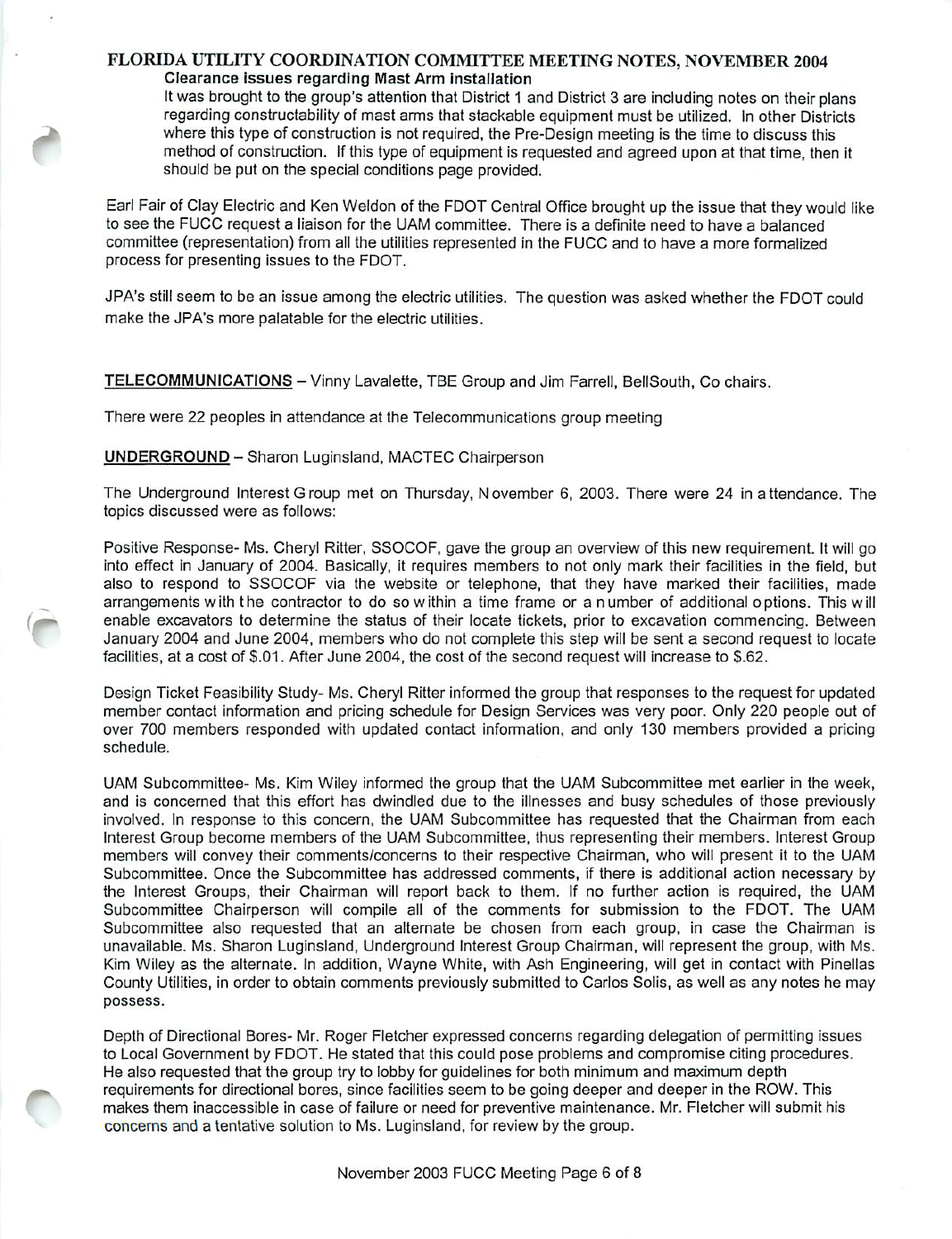## SUBCOMMITTEE REPORTS

### STEERING COMMITTEE

- Former FUCC Award winners will now be members of the Awards Committee. The nominees need to be determined by May 2004 for the Malcolm Yancey and John Farkas Liaison of the Year.
- The Web page is being updated by the new web master, Sharon Luginsland. Planet X Communications is assisting in this project. On line registration and payment through 'Pay Pal" is being researched. There is some question on the reliability of the one-line payments which may be time consuming.
- The committee is looking into additional credit card providers
- The committee is investigating subjects for the next meeting workshop.
- Rocky DePrimo suggested there should be a means for the membership to have access to the FUCC Web site for posting to a Bulletin Board
- Tom Dugger reported that he had been in contact with Steve Hom, Michigan DOT, who found FUSS on the Web. He would like to replicate our organization in Michigan.

### UAM STANDARDS REVIEW

- Thanks to Ken Wiley and David Kuiman for their work on behalf of FUCC in the review of the proposed revisions to the UAM. The Florida Electric Corporate is already studying the proposed revisions to the UAM. They may have additional recommendations in the near future.
- Thanks to Ken Weldon for the development of the Proposed Conflict Matrix flow chart. It will be reviewed
- MUTCD Standards verses FDOT Standard Indexes Delegation of Permitting has been to Cities and Counties on some Drainage Permits. The driving factor is the local interest in the proposed work. The permitting agency sets the tone for the Maintenance of Traffic for the Permit.

### JOINT USE

- The Joint Use committee is studying a Facilities Marking System that would be acceptable to ail users.
- Electronic notification of the completions of pole transfers is under investigation.

### E-BUSINESS / WEB PAGE

• Sharon Luginsland gave a demonstration of the proposed FUCC Web Site to the group. The proposed updating will include on line registration.

### MEMBERSHIP

- The organization needs new members. New members would boost attendance. Local contractor in the area of the meeting should be invited to attend.
- FUCC will continue to hold its educational classes and plans to invite contractors to attend. We will need to publish the proposed workshops in other publications that a contractor would receive. It was suggested to publish notices of meeting with the League of Cities and trade publications

### DESIGN TICKET - No Report

### CONFERENCE PLANNING

- The committee is looking into the Jacksonville area for the meeting. Winter 2005. The city is planning to have curse ship brought in to provide additional rooms during the Super Bowel. Our meeting is just after the game and perhaps we count take advantage of the unique opportunity.
- There are 200 people projected for the Summer 2004 meeting.
- Potential Workshops may revisit FDOT's Utility Work Schedules and Utility Permits.
- The Awards Dinner with have a "50's" theme around the movie GREASE. If you have a high schoole picture that you can share for a photo contest it will be appreciated.